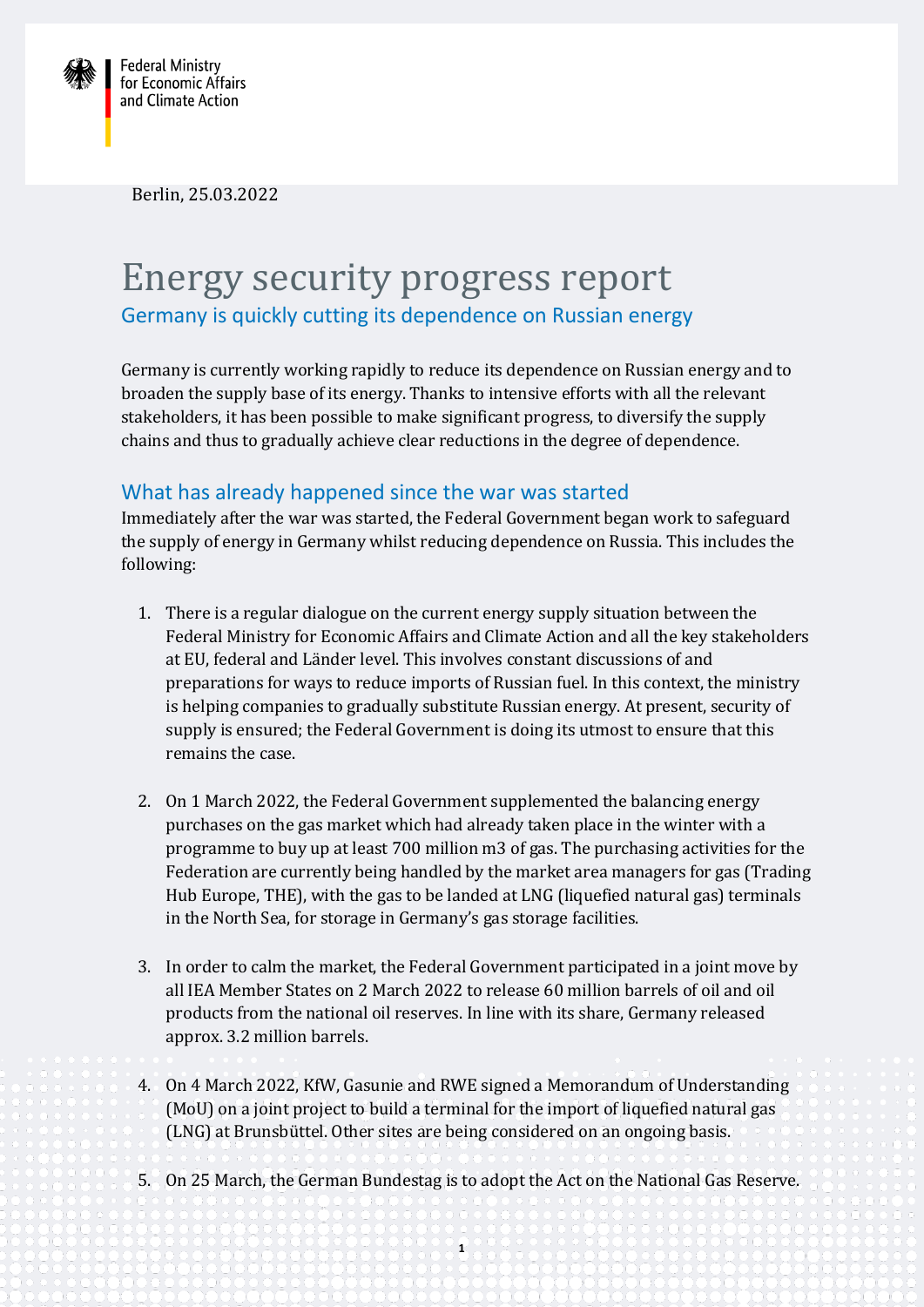It is to take effect on 1 May 2022 and formulates requirements on how full the gas storage facilities must be. This means that the storage facilities will be holding enough gas at the beginning of the next heating period.

- 6. The Federal Government has set up a procedure with the Bundesnetzagentur (Federal Network Agency) to work together with the power plant operators on purchasing and forming a coal stockpile.
- 7. The Federal Government has taken out options via RWE and Uniper on three floating LNG terminals (Floating Storage and Regasification Units, FSRUs) in order to further improve Germany's energy security. The companies are currently negotiating contracts on the rental of these floating LNG terminals. The talks are already in the final straight. The Federal Government is currently examining potential sites in the North Sea and the Baltic where these can be deployed quickly – in some cases in time for the winter of 2022/23.
- 8. The immediate action programme ("Easter package") is to include the adoption by the Cabinet of a wide-ranging revision of the Renewable Energy Sources Act. This revision of the Act will deliver the greatest acceleration since the first version of the Act was adopted in 2000. Further to this, the Offshore Wind Energy Act is being revised to speed up the expansion of offshore wind energy. The Buildings Energy Act will tighten the standards to be met by buildings.

## Where we currently stand, and what can be achieved

- 1. One central building block in our joint efforts to reduce our dependence on Russia this year is to **consume far less oil and gas**, both directly (especially in heating, for transport and in production processes) and indirectly (through the electrification of processes which have so far used oil and gas). Every kilowatt-hour saved contributes to energy security and independence. We need to make particular efforts in the field of transport and buildings, as the level of dependence on oil and gas is especially great here; furthermore, both sectors failed to achieve their climate targets in 2021. For this reason, the Federal Government will again significantly step up its efforts in the field of energy efficiency this year in order – together with companies and households – to achieve rapid falls in gas and oil consumption. It is investing wherever energy consumption can be reduced most quickly: from 2024, the aim is for renewables to provide 65 per cent of the energy for all newly installed heating systems. We are funding a programme to switch from gas-fired heating systems to heat pumps. From January 2023, Efficiency Standard 55 will be mandatory for new buildings. In this way, we are gradually reducing our dependence on fossil fuel for our heat supply and are phasing out gas-fired heating.
- 2. Last year, Russian imports covered roughly 35 per cent of German **oil consumption**. Over the last few weeks, steps have been taken in a close dialogue between the Federal Ministry for Economic Affairs and Climate Action and the oil industry to terminate supply relationships with Russia: contracts are not being extended and are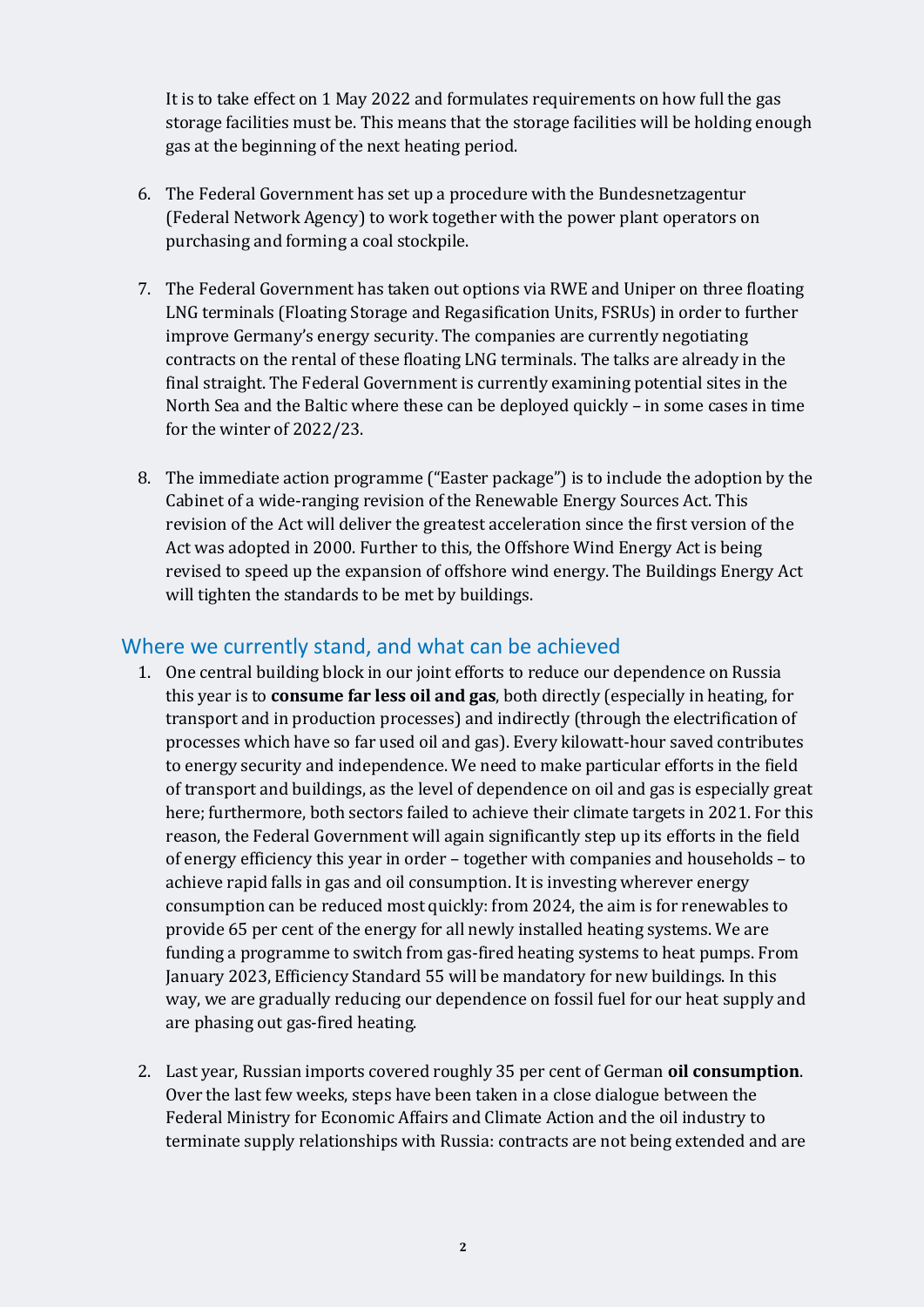now expiring, so that Russian imports can be gradually replaced. These contractual shifts can already be predicted to reduce dependence on Russian oil to 25 per cent; these changed supply chains will become effective as early as the next few weeks and months. It is expected that imports of Russian oil to Germany will have been halved by the middle of the year. We aim to be virtually independent by the end of the year.

However, the process is challenging: the short-term substitution of crude oil of suitable qualities, particularly at the refineries in Leuna and Schwedt, which supply filling stations, airlines, households and businesses e.g. with gasoline, diesel, kerosene and fuel oil, is creating substantial challenges for the oil industry, since these refineries receive their crude oil by pipeline from Russia. A number of preconditions need to be realised for the switch to take place: Supplies need to come through ports (Rostock, and perhaps Gdańsk – the Federal Ministry for Economic Affairs and Climate Action is talking about this with the Polish Government), and oil needs to be supplied from the west by truck and railway. The companies and the Federal Government are currently working very hard to put these preconditions in place. Total, the operator of the refinery in Leuna, which takes off roughly one-third of the Russian oil imports, has altered its contracts so that oil imports from Russia will be cut in half from mid-April; the end of all supply relationships with Russia has been announced for the end of 2022. Refineries in western Germany take another third of the oil imports from Russia. In these cases, it is easier to organise a substitution of Russian imports via other supply channels. The final third of Russian oil imports goes to the refinery in Schwedt. Since it is largely owned by Rosneft, the Russian stateowned enterprise, it is much more difficult to bring about a voluntary cessation of supply relations with Russia. The problem here is that, despite the war in Crimea, a Russian energy company has been able to gain such strong influence on the supply situation. The Federal Government is working very hard to resolve this complex problem so that it is possible to attain full independence from Russian oil.

- 3. Russian **coal** has so far accounted for around 50 per cent of German hard coal consumption, and the proportion of hard coal originating from Russia used for electricity generation was even higher. Most of the operators of power stations supplying the public with electricity have already started to cut back on the amount of Russian coal they use. By early summer, a large proportion of the power plant operators will have switched entirely away from, or vastly reduced the input of, Russian coal. The major industrial consumers of coal – primarily the steel industry, where the import share of Russian coke stands at 11 per cent – are also already changing most of their supply contracts. Thanks to the changes in the contracts, dependence on Russian coal is dropping from 50 per cent to around 25 per cent; this will gradually take effect as early as April. Germany can become independent of Russian coal by the autumn.
- 4. Due to the high degree of dependence and the infrastructure in place, reducing imports of **gas** from Russia is even more challenging. In the past, on average, Russian gas imports accounted for 55 per cent of the market. This figure has dropped to 40